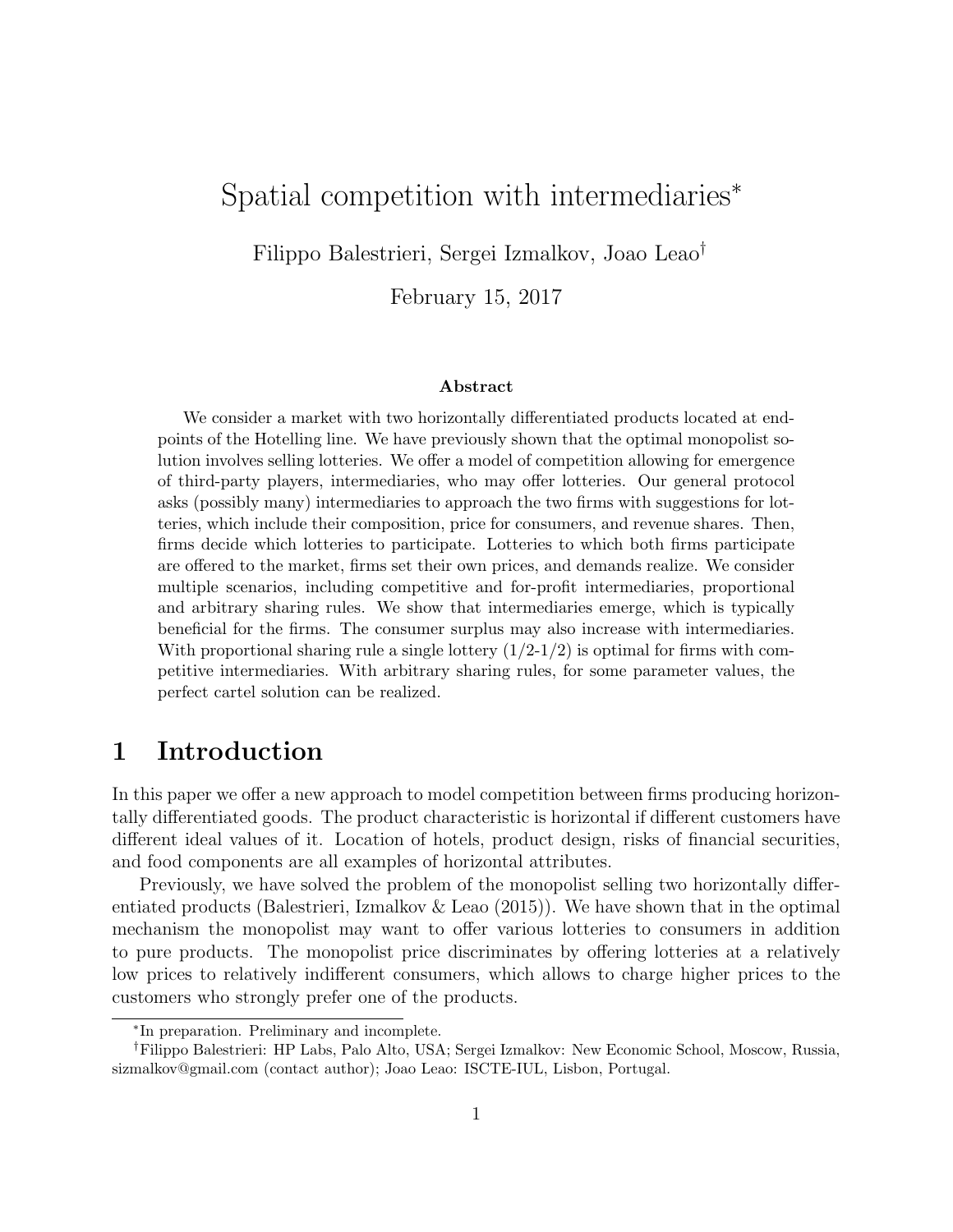The challenge to modelling duopolistic market consists in how to think about possible emergence and usage of lotteries, given that: (i) any two-good lottery requires involvement of both firms; (ii) the monopolist's solution offers a natural benchmark to compare duopoly to and for firms to aim for in any collusive agreement; (iii) lotteries of the optimal solution are priced differently (lower) and so cannot be realized from the pure-good offerings by the firms themselves; and (iv) opaque goods which can be thought of as lotteries are offered in practice (e.g., Hot Rate hotels deals by hotwire.com).

To model and analyze the competition between the two firms we allow for emergence of lotteries as separate products. To focus on competition and interaction with intermediaries we consider the simplest horizontally differentiated market, the Hotelling line.

In our general interaction protocol, one or many intermediaries propose lotteries or bundles of lotteries to firms. The firms then simultaneously decide which proposals to support. The lotteries supported by both firms are offered to the market. Finally, firms set their own prices, and consumers make their purchases. This protocol permits to analyze a variety of scenarios, allowing for arbitrary partition of surplus among the firms and intermediaries from lotteries offered to the market. In particular, we consider extreme market compositions in detail: competitive intermediaries leaving all extra surplus from lotteries to firms and the monopolist intermediary maximizing its profits subject to firms' participation. Crucially, we do not allow contingent deals or contracts on other prices, on actions of the other participants, on aggregate sales, etc., as with such options a perfect cartel solution can be easily achieved.

We show that lotteries emerge for intermediate base consumption values for goods. Remarkably, in the solutions optimal for firms or for the monopolist intermediary, a single lottery  $(1/2-1/2)$  is offered under most parameter values if any lottery is offered at all. For low values, the firms serve their own niche markets and the market is not fully covered. For high values, the firms' desire to undercut with own price is too strong and the pure price competition outcome obtains.

We also identify two specific elements of lottery designs that affect what firms and intermediaries can achieve. The first one is a profit sharing rule. We characterize solutions for proportional sharing rules, where a lottery price paid by customers is split among the firms proportionally to allocation probabilities, and for arbitrary sharing rules. The second one is whether the budget balance (or surplus) for any intermediary has to be satisfied on per lottery or per bundle of lotteries.

For some base consumption values, the perfect cartel solution can be implemented with a support of the sharing rule in which each firm gets 100% of the revenue from "nearby" lottery consumers, as this limits firms' incentives to undercut lottery demand with own good prices. Bundling of lotteries, where an intermediary may loose some revenue on some lotteries and gain on others, can increase overall producer surplus.

Overall welfare effects from emergence of lotteries are ambiguous. Lotteries increase welfare when market becomes fully covered, but also have a negative impact on those customers who would otherwise buy a pure product. Interestingly, the monopolist intermediary can shift some surplus from firms to consumers for some parameter values. And, separately, the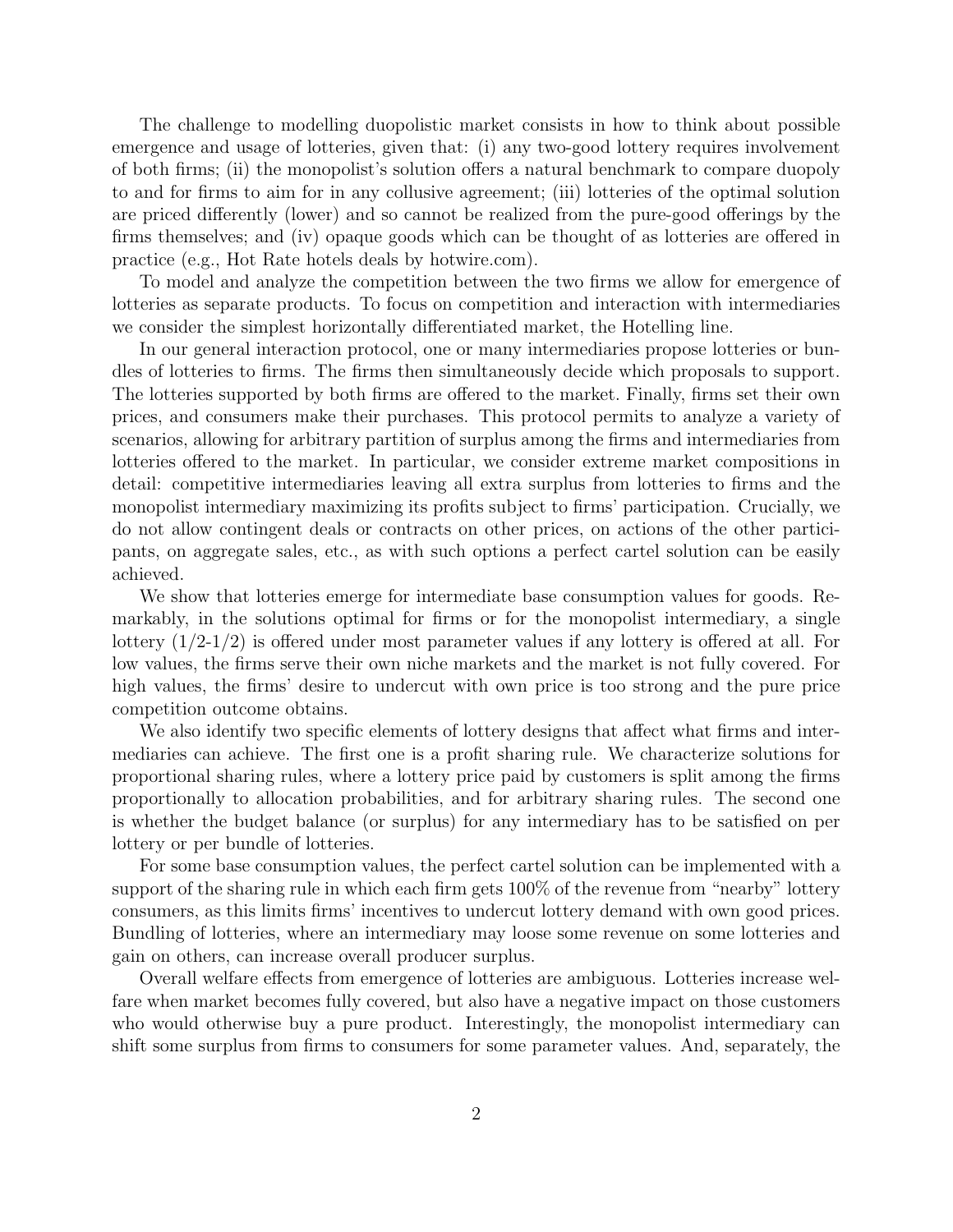monopolist intermediary can make firms worse off relative to the world without intermediaries by "threatening" with the worst out of multiple competitive equilibria if they do not agree to the lottery proposal.

### 2 Model

We consider a spatial competition model with two firms and a continuum of customers. The two firms are located at the extremes of a Hotelling line, each producing its own good. Costs of production are normalized to 0. Consumers are uniformly distributed along the line. Each consumer's location on the line is his private information. Firms and their goods are indexed by  $i \in \{0, 1\}$ , and consumers are indexed by  $x \in [0, 1]$ . Firms maximize profits.

Consumers demand at most one unit of the good, and the utility to consumer  $x$  from good i purchased at price p is

$$
U(x, i, p) = V - c(|x - i|) - p,
$$

where V is the base consumption value from either good, and  $c(\cdot)$  is the cost function; we assume that the cost function is linear  $c(y) = y$  for all  $y \in [0,1]$ . Cost function can be interpreted as the cost of traveling consumer x has to incur to reach location  $i$ , or as the loss in utility due to consuming a good with a non-ideal configuration in some characteristics space.

A lottery  $l = \langle (q_0, q_1); p; (s_0, s_1) \rangle$  is a triple consisting of an allocation rule, price, and revenue sharing rule: it supplies good 0 with probability  $q_0$  or good 1 with disjoint probability  $q_1$  at price p to consumers, out of which  $s_0p$  goes to firm 0 and  $s_1p$  to firm 1, respectively. We will only consider non-degenerate lotteries, with  $q_0 \geq 0, q_1 \geq 0$ , and  $0 < q_0 + q_1 \leq 1$ .

The expected utility for lottery  $l = \langle (q_0, q_1); p; (s_0, s_1) \rangle$  is  $U(x, l) = V - q_0x - q_1(1-x) - p$ . A lottery is sure-prize if  $q_0 + q_1 = 1$ , is one-good if either  $q_0 = 0$  or  $q_1 = 0$ , and is two-good, otherwise. A sharing rule is proportional if  $s_0 = s \frac{q_0}{q_0 + q_0}$  $\frac{q_0}{q_0+q_1}$  and  $s_1 = s \frac{q_1}{q_0+q_1}$  $\frac{q_1}{q_0+q_1}$  for some  $s \in [0,1]$ . It is *purely proportional* if it is proportional with  $s = 1$ .

In what follows, for notational convenience, when referring to lotteries we may omit some of the components of their triples, whenever the price and/or the sharing rule are either not important for arguments, or can be trivially inferred or derived. For example, we may write  $\langle (q_0, q_1); p \rangle$  or  $\langle q_0, q_1 \rangle$ . For the allocation rule, we may also use generic  $(q_i, q_{-i})$  for  $i = 0, 1$ .

We assume that intermediaries are necessary to set up and sell two-good lotteries and they can do that at no cost. We model the interaction between intermediaries and firms according to the following protocol.

At time  $t = 1$ , intermediaries approach both firms and offer to sell two-good lotteries. Each intermediary m offers a bundle of two-good lotteries  $B_m = \{l^j\}_{j \in J_m}$ , where j is an index from the index set  $J_m$ . Firms decide simultaneously whether to accept or reject the proposed bundles  $B_m$ . By accepting a bundle  $B_m$ , a firm commits to supply her good as prize in all lotteries  $l_j$  with  $j \in J_m$ , at no additional cost for intermediary m. For each m, if  $B<sub>m</sub>$  is accepted by both firms, then all of its lotteries are offered to the market.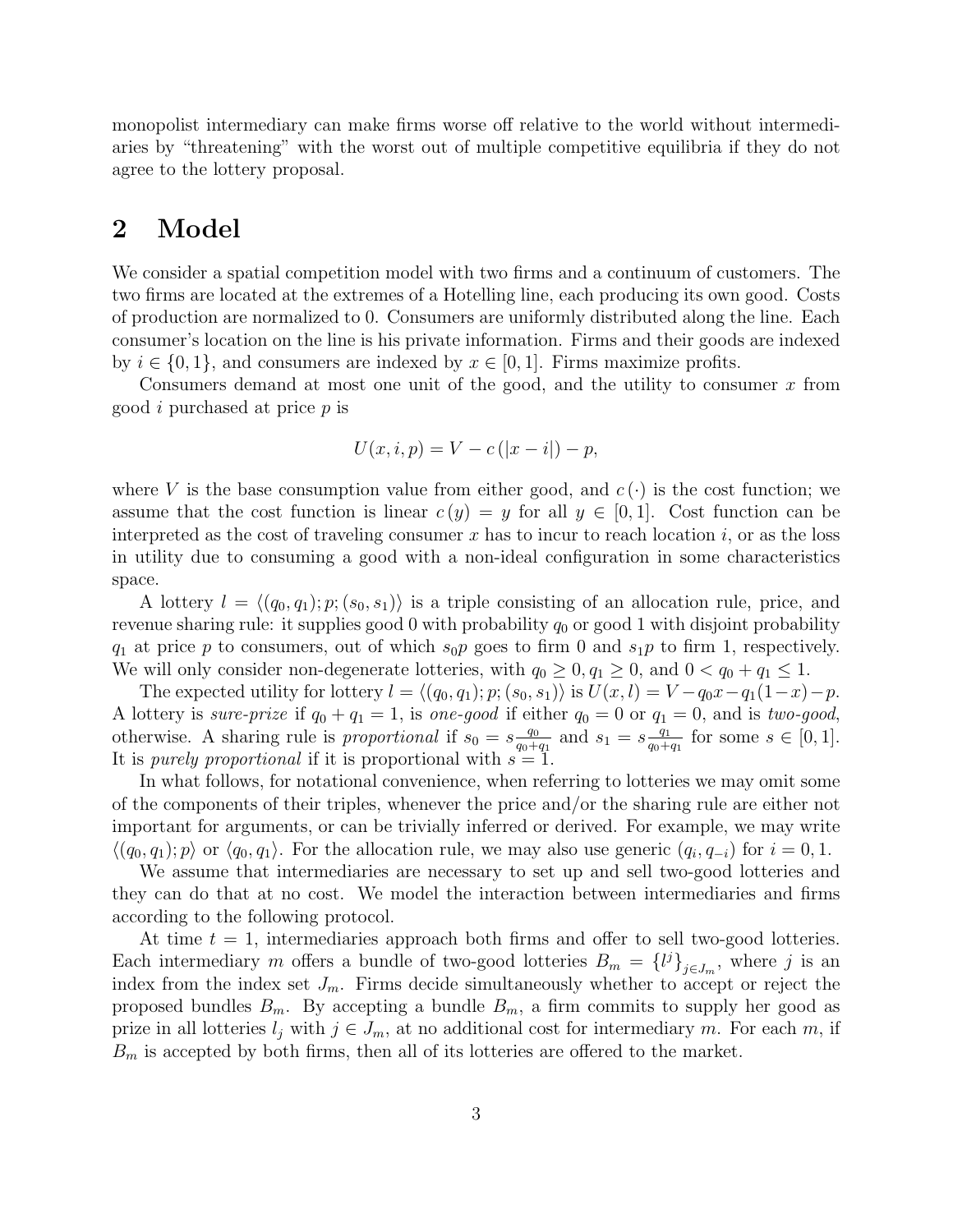At time  $t = 2$ , after learning which two-good lotteries are sold in the market, each firm i decides on whether to offer own good at price  $p_i$  and/or one-good lotteries  $l_i^j$  =  $\langle (q_i^j$  $(i, 0); p_i^j$  $i^j$ ;  $(1,0)$ .

Finally, at time  $t = 3$ , consumers make their purchasing decisions. We assume that each consumer can buy at most one lottery and no resale is possible.

For game-theoretic analysis we would impose some additional technical requirements to ensure the existence of each firm's best response given the offered lotteries (e.g. that each bundle offered is a closed set, and that any union of the bundles is a closed set). The equilibrium notion we use throughout the paper is subgame-perfect-equilibrium.

### 3 Preliminaries

#### 3.1 No intermediaries

As benchmark, we derive the equilibrium in a duopoly environment where intermediaries are not present, and so without two-good lotteries. Firms compete by simultaneously setting the prices of their base goods and possibly offering one-good lotteries; consumers then decide which good or lottery (if any) to buy.

There are three regimes depending on the value of  $V$ : for low  $V$ , firms serve their niche markets as local monopolies, and there are some consumers that do not buy any goods; for high  $V$ , each firm serves half of the market, and equilibrium prices are independent of  $V$ ; for intermediate  $V$ , there are multiple equilibria. In such intermediate region, prices are set so that the marginal consumer is indifferent between purchasing either good or not buying anything, but the location of the marginal consumer need not be  $x=\frac{1}{2}$  $\frac{1}{2}$ . That is, there exist asymmetric equilibria even though the model is symmetric.

<span id="page-3-1"></span>**Proposition 1** The duopoly game has the following equilibria.

- 1. For  $V \leq 1$ ,  $p_0 = p_1 = \frac{V}{2}$  $\frac{V}{2}$ . Each firm serves a niche market. Consumers  $x \leq \frac{V}{2}$  $\frac{V}{2}$  buy good 0, consumers  $x \geq 1 - \frac{V}{2}$  $\frac{V}{2}$  buy good [1](#page-3-0).<sup>1</sup>
- 2. For  $1 \leq V \leq \frac{3}{2}$  $\frac{3}{2}$ , there are multiple equilibria. For  $V \leq \frac{6}{5}$  $\frac{6}{5}$  any  $x^* \in \left[1 - \frac{V}{2}\right]$  $\frac{V}{2}, \frac{V}{2}$  $\frac{V}{2}$  can be supported as the threshold customer. For  $V \geq \frac{6}{5}$  $rac{6}{5}$  any  $x^* \in \left[\frac{V}{3}\right]$  $\frac{V}{3}$ , 1 –  $\frac{V}{3}$  $\frac{V}{3}$  can be supported. Consumers  $x \leq x^*$  buy good 0 at price  $p_0 = V - x^*$ , consumers  $x \geq x^*$  buy good 1 at price  $p_1 = V - (1 - x^*).$
- 3. For  $V \geq \frac{3}{2}$  $\frac{3}{2}$ ,  $p_0 = p_1 = 1$ . Consumers  $x \leq \frac{1}{2}$  $\frac{1}{2}$  buy good 0, consumers  $x \geq \frac{1}{2}$  $rac{1}{2}$  buy good 1.

**Proof.** The proofs of all results can be found in Appendix ??.  $\blacksquare$ 

<span id="page-3-0"></span><sup>1</sup>Throughout the paper we will use weak inequalities (or closed sets) to describe demands for products. Consumers belonging to more than one set are indifferent among (typically) two opportunities, and can select any of them.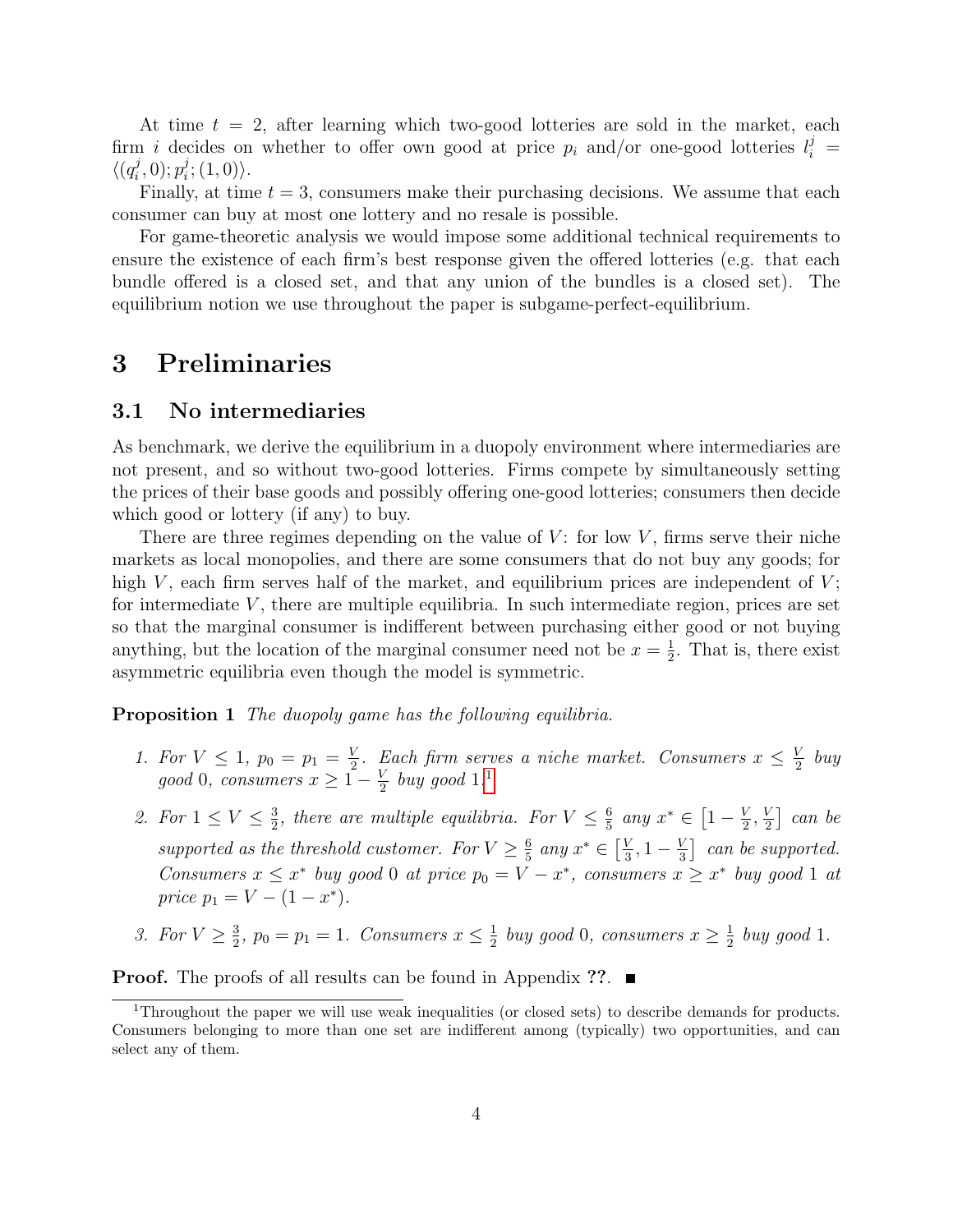

Figure 1: Unique equilibrium for  $V < 1$ , furthest type served by firm 0,  $x^* = \frac{V}{2}$  $\frac{V}{2}$ , is shown. Multiple equilibria for  $1 \leq V \leq \frac{2}{3}$  $\frac{2}{3}$ , possible range of  $x^*$  given V is shaded. Unique equilibrium  $x^*=\frac{1}{2}$  $\frac{1}{2}$  for  $V > \frac{3}{2}$ .

Two points regarding the proposition we would like to highlight. First, there are multiple asymmetric equilibria for intermediate values of  $V, V \in [1, \frac{3}{2}]$  $\frac{3}{2}$ . This was previously shown by ?. Since payoffs of these equilibria are continuation payoffs following the subgame in which one or both of the firms reject all lotteries, the worst asymmetric equilibrium payoff can be used to discipline firms to agree to lotteries. And, in particular, for this range of values, it would be possible to have equilibria in which firms becoming worse off in competition with intermediaries relative to some equilibrium payoffs (e.g. the symmetric equilibrium) without intermediaries.

Second, even though firms could offer one-good lotteries, in equilibrium they do not. When computing best replies, each firm acts as a residual monopolist facing consumers with a weakly-increasing outside option in distance from its location. By a simple extension of Myerson (1981) or Riley & Zeckhauser (1983) results, the best replies have no lotteries. As we shall see, with lotteries on the market, it may happen that firms would face consumers with decreasing outside option, in which case one-good lotteries may become part of firms' best responses.

Given the equilibria, we underline few results that we will use as terms of comparison in the next sections.

For later comparisons with other competition regimes, we collect some of the numerical results in one place. We use superscript ni to denote no intermediaries case.

**Corollary 1** The market is fully covered, i.e. all consumers buy a good, when  $V \geq V^{ni} = 1$ . For  $V < V^{ni}$ , the market is not fully covered.

Equilibrium producer, consumer, and total surpluses are as follows.

- 1. For  $V \leq 1$ ,  $\pi_0^{ni} = \pi_1^{ni} = CS^{ni} = \frac{1}{4}$  $\frac{1}{4}V^2$ ,  $TS^{ni} = \frac{3}{4}$  $\frac{3}{4}V^2$ .
- 2. For  $1 < V \leq \frac{6}{5}$  $\frac{6}{5}$ ,  $\pi_0^{ni}$ ,  $\pi_1^{ni}$   $\in$   $\left[$   $\left(1-\frac{1}{2}\right)$  $\frac{1}{2}V\big)\left(\frac{3}{2}V-1\right),\frac{1}{4}$  $\frac{1}{4}V^2$ ,  $CS^{ni} \in \left[\frac{1}{4}\right]$  $\frac{1}{4}V^2 - \frac{1}{2}$  $\frac{1}{2}V + \frac{1}{2}$  $\frac{1}{2}, \frac{1}{4}$  $\frac{1}{4}$ , and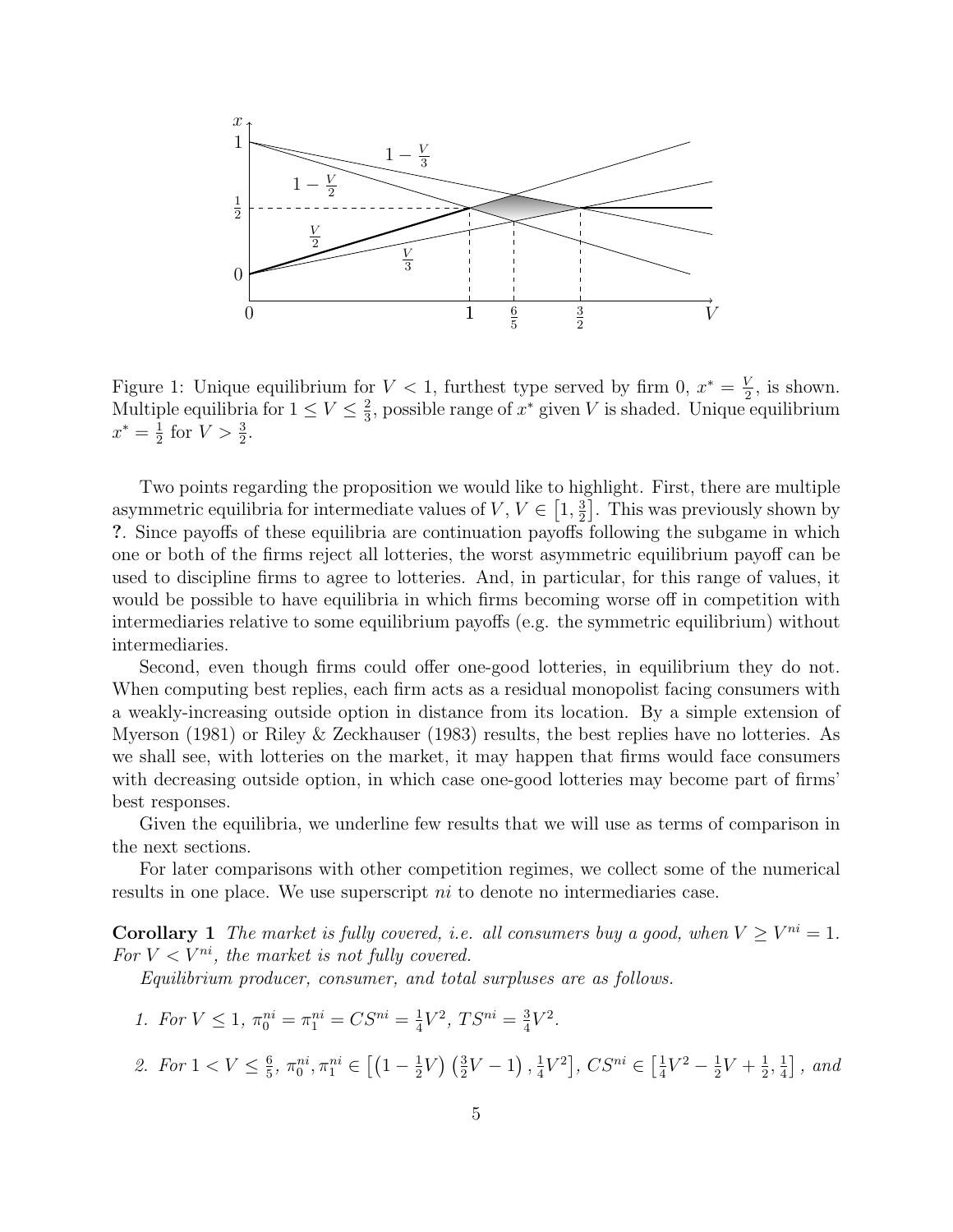$$
TS^{ni} \in \left[\frac{1}{2}V(V-1) + (1 - \frac{1}{2}V)\left(\frac{3}{2}V - 1\right) + \frac{1}{2}, V - \frac{1}{4}\right].
$$

3. For  $\frac{6}{5} < V < \frac{3}{2}$ ,  $\pi_0^{ni}, \pi_1^{ni} \in \left[\frac{2}{9}\right]$  $\frac{2}{9}V^2$ ,  $\left(1-\frac{1}{3}\right)$  $(\frac{1}{3}V)(\frac{4}{3}V-1)], CS^{ni} \in [\frac{1}{9}]$  $\frac{1}{9}V^2 - \frac{1}{3}$  $\frac{1}{3}V + \frac{1}{2}$  $\frac{1}{2}, \frac{1}{4}$  $\frac{1}{4}$ , and  $TS^{ni} \in \left[\frac{1}{3}V^2 - \frac{1}{3}V + (1 - \frac{1}{3}V)\left(\frac{4}{3}V - 1\right) + \frac{1}{2}, V - \frac{1}{4}\right].$  $3'$   $3'$   $(1 \t3' ) (3' \t1' + 2'')$  4 In the symmetric equilibrium for  $1 < V < \frac{3}{2}$ ,  $\pi_0^{ni} = \pi_1^{ni} = \frac{1}{2}$  $\frac{1}{2}(V - \frac{1}{2})$  $(\frac{1}{2})$  for  $i = 0, 1$ ,  $CS^{ni} = \frac{1}{4}$  $\frac{1}{4}$ ,  $TS^{ni} = V - \frac{1}{4}$  $\frac{1}{4}$ . 4. For  $V \geq \frac{3}{2}$  $\frac{3}{2}$ ,  $\pi_0^{ni} = \pi_1^{ni} = \frac{1}{2}$  $\frac{1}{2}$ ,  $CS^{ni} = V - \frac{5}{4}$  $\frac{5}{4}$ ,  $TS^{ni} = V - \frac{1}{4}$  $\frac{1}{4}$ .

Notably, the producer, consumer, and total surpluses in any asymmetric equilibrium is lower than in the symmetric equilibrium.

### 3.2 Monopolist's solution

The solution is derived in Balestrieri et al. (2015).

Proposition 2 The optimal selling mechanism under perfect cartel is the following:

$$
\mu^{pc} = \begin{cases} \mu^{bg}, & \text{for } V < \frac{1}{2}, \\ \mu^l, & \text{for } V > \frac{1}{2}. \end{cases}
$$

where

$$
\mu^{bg} = \begin{cases} \langle (1,0);\frac{V}{2} \rangle, & \text{for } x < \frac{V}{2}, \\ \langle (0,1);\frac{V}{2} \rangle, & \text{for } x > 1 - \frac{V}{2}, \end{cases} \quad \mu^{l}(y) = \begin{cases} \langle (1,0); V - \frac{1}{4} \rangle, & \text{for } x < \frac{1}{4}, \\ \langle (\frac{1}{2},\frac{1}{2}); V - \frac{1}{2} \rangle, & \text{for } \frac{1}{4} < x < \frac{3}{4}, \\ \langle (0,1); V - \frac{1}{4} \rangle, & \text{for } x > \frac{3}{4}. \end{cases}
$$

Thus, the perfect cartel uses  $\left\langle \frac{1}{2} \right\rangle$  $\frac{1}{2}, \frac{1}{2}$  $\frac{1}{2}$  bottery once the base-consumption value is sufficiently high. Only one lottery is sufficient to maximize the expected revenues. When the lottery is offered, the market is fully covered. Comparing the perfect cartel solution and the no intermediary equilibria, it is immediate to observe that, under perfect cartel, the market becomes fully covered at value  $V^{pc} = \frac{1}{2}$  $\frac{1}{2}$ , a lower threshold than the one for competition without intermediaries,  $V^{ni} = 1$ . No surplus is left to consumers who buy the lottery. Instead, in equilibrium, consumers who buy base goods earn informational rents.

Again, for later comparisons we state:

Corollary 2 The producer, consumer, and total surpluses in the optimal perfect cartel mechanism are as follows.

1. For  $V < \frac{1}{2}$ ,  $PS^{pc} = \frac{1}{2}$  $\frac{1}{2}V^2$ ,  $CS^{pc} = \frac{1}{4}$  $\frac{1}{4}V^2$ , and  $TS^{pc} = \frac{3}{4}$  $\frac{3}{4}V^2$ . 2. For  $V \geq \frac{1}{2}$  $\frac{1}{2}$ ,  $PS^{pc} = V - \frac{3}{8}$  $\frac{3}{8}$ ,  $CS^{pc} = \frac{1}{16}$ , and  $TS^{pc} = V - \frac{5}{16}$ .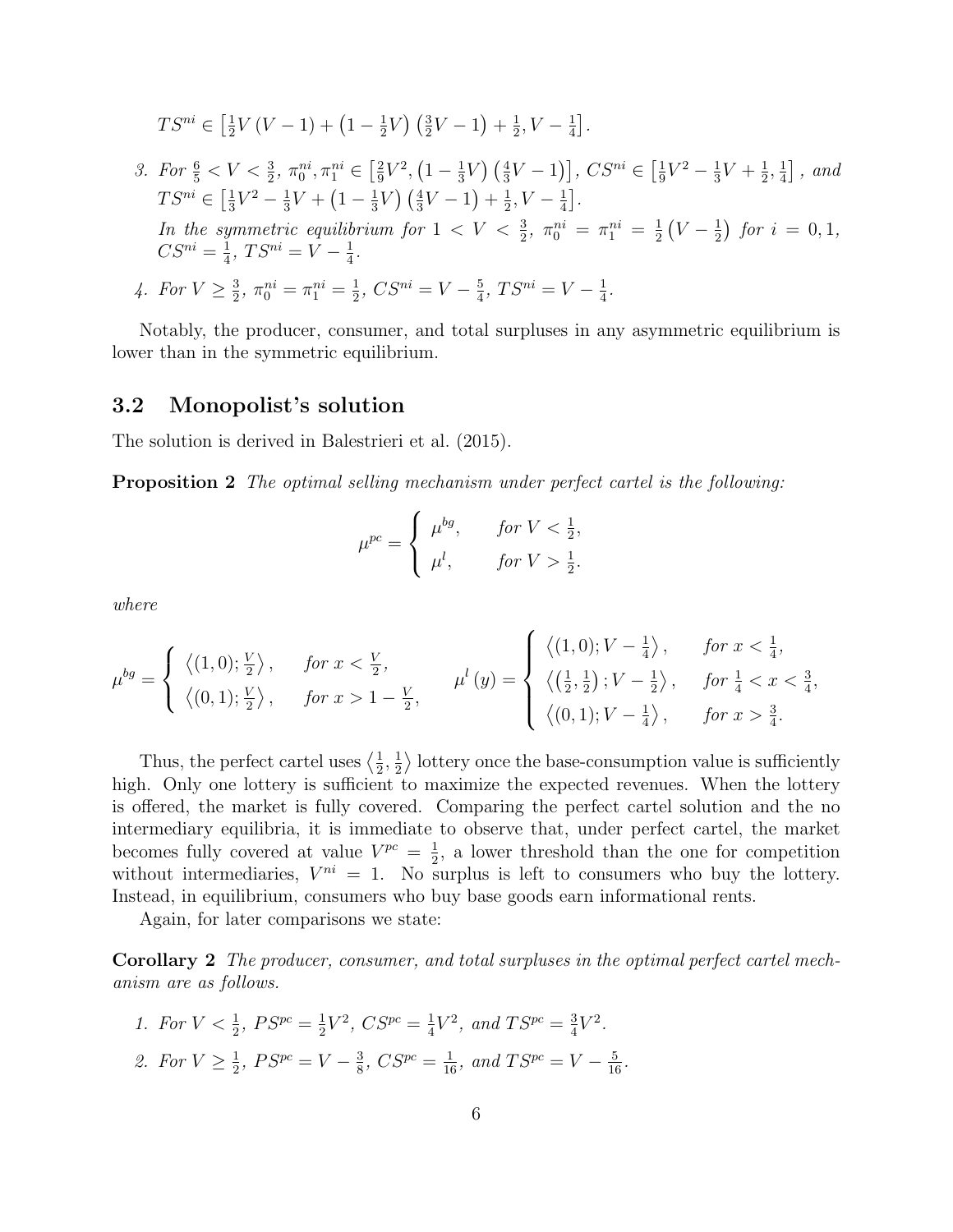While offering the lottery brings more profits to the firms in the perfect cartel solution, the welfare implications are ambiguous. There are two opposite effects from using lotteries: (i) an increase in market coverage, which is positive; and (ii) allocating not the most preferred good to some consumers, which is negative. Therefore, the total surplus is higher under perfect cartel for  $\frac{1}{2} < V < \frac{5}{6}$  relative to the equilibrium total surplus in competition without intermediaries, and it is lower for  $V > \frac{5}{6}$ .

### 3.3 Perfect cartel implementation with intermediaries

There are several possibilities how firms can implement the perfect cartel with intermediaries. To be completed.

Possible schemes: contract on prices/ quantities directly (the price of the lottery tied to the price of the pure  $\text{good}(s)$ ; there is a compensation to one of the parties depending whether a certain amount of goods sold, or lotteries (enough if at least one lottery is bought by consumers), etc..

### 4 Competition with intermediaries

### 4.1 Simple lotteries and examples

First, we consider lottery  $\langle \frac{1}{2} \rangle$  $\frac{1}{2}, \frac{1}{2}$  $\frac{1}{2}$  that is the only two-good lottery featured in the selling mechanism that maximizes the perfect cartel's profit. We also suppose that there is a single intermediary offering the lottery.

**Proposition 3** The equilibria of the duopoly game in which an intermediary offers lottery  $\langle (\frac{1}{2}, \frac{1}{2})$  $\frac{1}{2}$ ) ;  $p_l$ ;  $\left(\frac{1}{2}\right)$  $\frac{1}{2}, \frac{1}{2}$  $\ket{\frac{1}{2}}\rangle$  are described below, specifying supportable lottery price  $p_l$ , firms' prices  $p_0$ ,  $p_1$  and allocations in the case the lottery is demanded in equilibrium. In the subgame following rejection of the lottery by one of both firms, one of the equilibria described in Proposition [1](#page-3-1) is played.

- 1. For  $\frac{1}{2} \leq V \leq 1$ ,  $p_l \in [p, V \frac{1}{2}]$  $\frac{1}{2}$ , and  $p_0 = p_1 = \frac{3}{4}$  $\frac{3}{4}p_l + \frac{1}{4}$  $\frac{1}{4}$ ; consumers  $x \leq x^*$  buy good 0, consumers  $x \geq 1 - x^*$  buy good 1, and consumers  $x \in [x^*, 1 - x^*]$  buy the lottery, where  $p = 4 \mathfrak{c}_{\frac{1}{2}}$  $17-4V^2$  and  $x^*=\frac{1}{4}$  $rac{1}{4}p_l + \frac{1}{4}$  $\frac{1}{4}$ .
- 2. For  $1 < V \leq \frac{3}{2}$  $\frac{3}{2}, p_l \in [p, V - \frac{1}{2}]$  $\frac{1}{2}$ , and  $p_0 = p_1 = \frac{3}{4}$  $\frac{3}{4}p_l + \frac{1}{4}$  $\frac{1}{4}$ ; consumers  $x \leq x^*$  buy good 0, consumers  $x \geq 1-x^*$  buy good 1, and consumers  $x \in [x^*, 1-x^*]$  buy the lottery, where  $p=4-\sqrt{17-16\left\{\max\left\{\pi^{ni}_0,\pi^{ni}_1\right\}\right\}},~x^*=\frac{1}{4}$  $rac{1}{4}p_l + \frac{1}{4}$  $\frac{1}{4}$ , and the firms play the asymmetric equilibrium with profits  $\pi_0^{ni}$  and  $\pi_1^{ni}$  in the subgame following rejection of the lottery.
- 3. for all V , there are equilibria equivalent to those in Proposition [1,](#page-3-1) in which both firms reject the lottery, or the lottery is accepted but is not demanded,  $p_l \geq \max\{0, p_0, p_1\}.$

In the next example we show that non-sure prize lotteries can be supported as an equilibrium outcome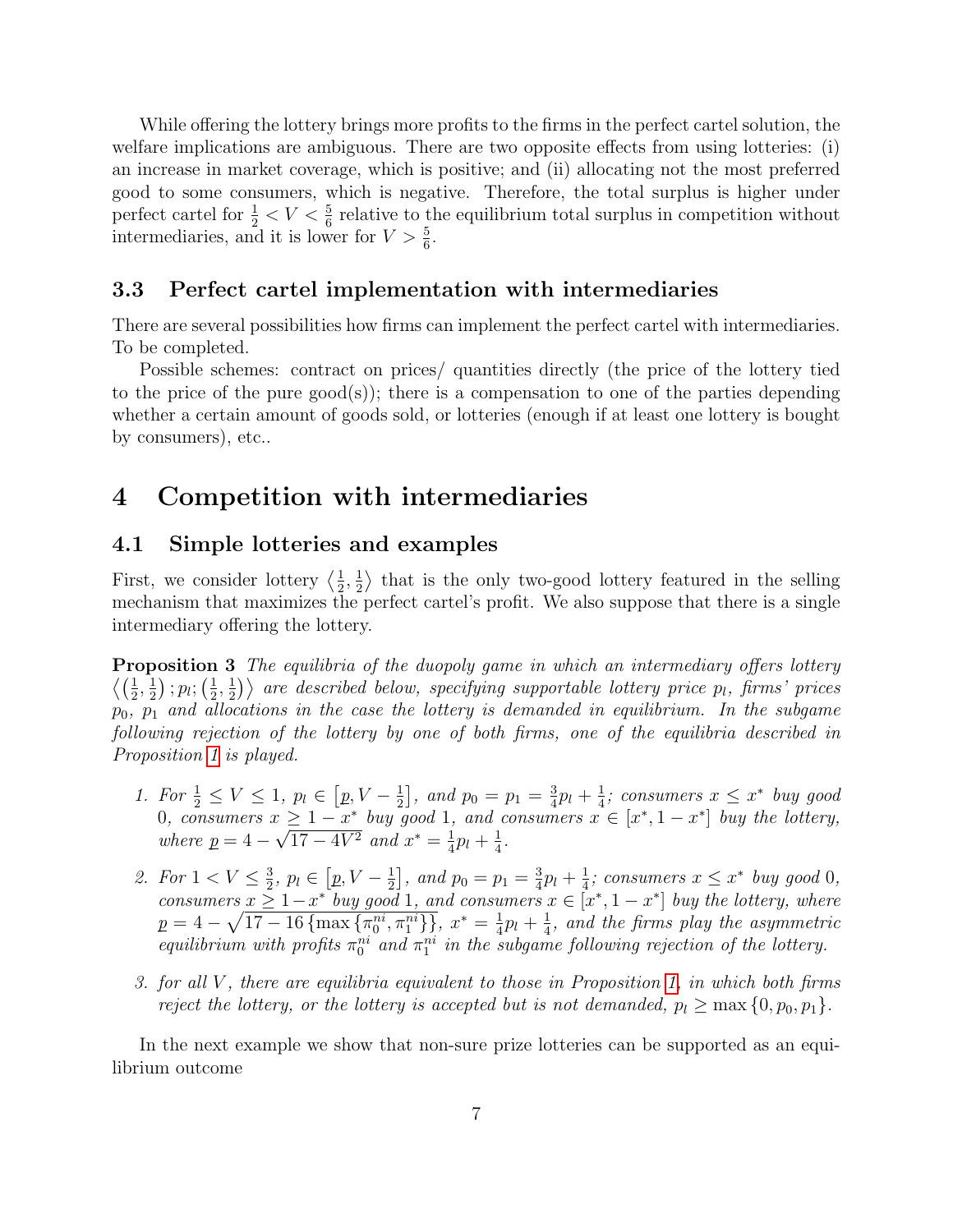**Example 1** Consider  $V = \frac{3}{4}$  $\frac{3}{4}$ , and an intermediary offering lottery  $\left\langle \left(\frac{2}{5}, \frac{2}{5}\right)\right\rangle$  $(\frac{2}{5})$ )  $\frac{1}{5}$  $\frac{1}{5}$ ;  $\left(\frac{1}{2}\right)$  $\frac{1}{2}, \frac{1}{2}$  $\frac{1}{2}\big)\big\rangle$  . Firms accept the lottery at  $t = 1$  and sell their base goods at price  $p_0 = p_1 = \frac{17}{40}$  at  $t = 2$ . Firms' profits are  $\pi_0 = \pi_1 = 0.17 > \pi^{ni} = 0.14$ . Consumers  $x \in [0, \frac{13}{40}]$  buy good 0, consumers  $x \in \left[\frac{27}{40}, 1\right]$  buy good 1, consumers  $x \in \left[\frac{13}{40}, \frac{27}{40}\right]$  buy the lottery.

The following example shows that an asymmetric lottery can be supported and that the market may not be fully covered at the same time.

**Example 2** Consider  $V = \frac{3}{4}$  $\frac{3}{4},$  and an intermediary offering lottery  $\left\langle\left(\frac{2}{3},\frac{1}{3}\right)\right\rangle$  $\frac{1}{3}$ );  $\frac{1}{4}$  $\frac{1}{4}$ ;  $\left(\frac{1}{2}\right)$  $\frac{1}{2}, \frac{1}{2}$  $\frac{1}{2})\big\rangle$ . Firms accept the lottery at  $t = 1$  and sell their base goods at price  $p_0 = p_1 = \frac{3}{8}$  $\frac{3}{8}$ . The profits are  $\pi_0 = 0.148$ , and  $\pi_1 = 0.203$ . Consumers  $x \in \left[0, \frac{5}{16}\right]$  buy good 0, consumers  $x \in \left[\frac{5}{8}\right]$  $\left[\frac{5}{8},1\right]$  buy good 1, consumers  $x \in \left[\frac{5}{16}, \frac{1}{2}\right]$  $\frac{1}{2}$  buy the lottery, consumers  $x \in \left[\frac{1}{2}\right]$  $\frac{1}{2}$ ,  $\frac{5}{8}$  $\left[\frac{5}{8}\right]$  do not buy any good.

The last example shows that one-good lotteries can be optimally offered by firms in equilibrium. This is driven by the decreasing outside option for consumers from the perspective of firm 0 generated endogeneously by the bundle of lotteries.

**Example 3** Consider  $V = 0.55$  and an intermediary offering a bundle of lotteries  $B =$  $\left\{ \left\langle \left(\frac{13}{20}, \frac{7}{20}\right), 0.116 \right\rangle, \left\langle \left(\frac{1}{4}, \frac{3}{4}\right)\right\} \right\}$  $\left\{ \frac{3}{4}\right\}$  ;  $0.05\big>\big\}$  with proportional sharing rule and all the proceeds going to firms. Firms accept the bundle at  $t = 1$ , and sell their goods at  $p_0 = 0.27349$  and  $p_1 =$ 0.16875. In addition, Firm 0 sells one-good lottery  $\langle \left(\frac{3}{10},0\right);0.081 \rangle$ . The profits are  $\pi_0 =$ 0.0786, and  $\pi_1 = 0.0532$ . Consumers  $x \in [0, 0.275]$  buy good 0, consumers  $x \in [0.275, 0.28]$ buy the one-good lottery, consumers  $x \in [0.5, 0.7375]$  buy lottery  $\left\langle \frac{1}{4}, \frac{1}{2}, \frac{1}{2}, \frac{1}{2}, \frac{1}{2}, \frac{1}{2} \right\rangle$  $\frac{1}{4}$ ,  $\frac{3}{4}$  $\frac{3}{4}$ , consumers  $x \in$ [0.737 5, 1] buy good 1, and consumers  $x \in [0.28, 0.5]$  do not buy any good.

#### 4.2 Competitive intermediaries

Description/ discussion of what are competitive intermediaries. (1) firms "create" an intermediary under break-even condition (per lottery) and we solve for maximal revenue that the firms may obtain; (2) there is a continuum of intermediaries offering each lottery (and this necessesitates budget balance per lottery); (3) there is a contunuum of intermediaries offering a bundle (and so competition is on per bundle level); still this would generate budget balance per lottery [as budget check happens only in equilibrium]

#### 4.2.1 Proportional sharing rule

Proposition Only lottery  $\left\langle \left(\frac{1}{2},\frac{1}{2}\right)\right\rangle$  $(\frac{1}{2})$ ;  $V - \frac{1}{2}$  $\frac{1}{2}$ ;  $\left(\frac{1}{2}\right)$  $\frac{1}{2}, \frac{1}{2}$  $\frac{1}{2}$ ) is offered in the optimal from the perspective of the firms solution with proportional sharing rule and only for  $V \in \left[\frac{1}{2}\right]$  $\frac{1}{2}, \frac{3}{2}$  $\frac{3}{2}$ .

Intuition: Key element is that an introduction of any asymmetric lottery due to an effect on consumers creates even stronger incentive for any firm to undercut with own good.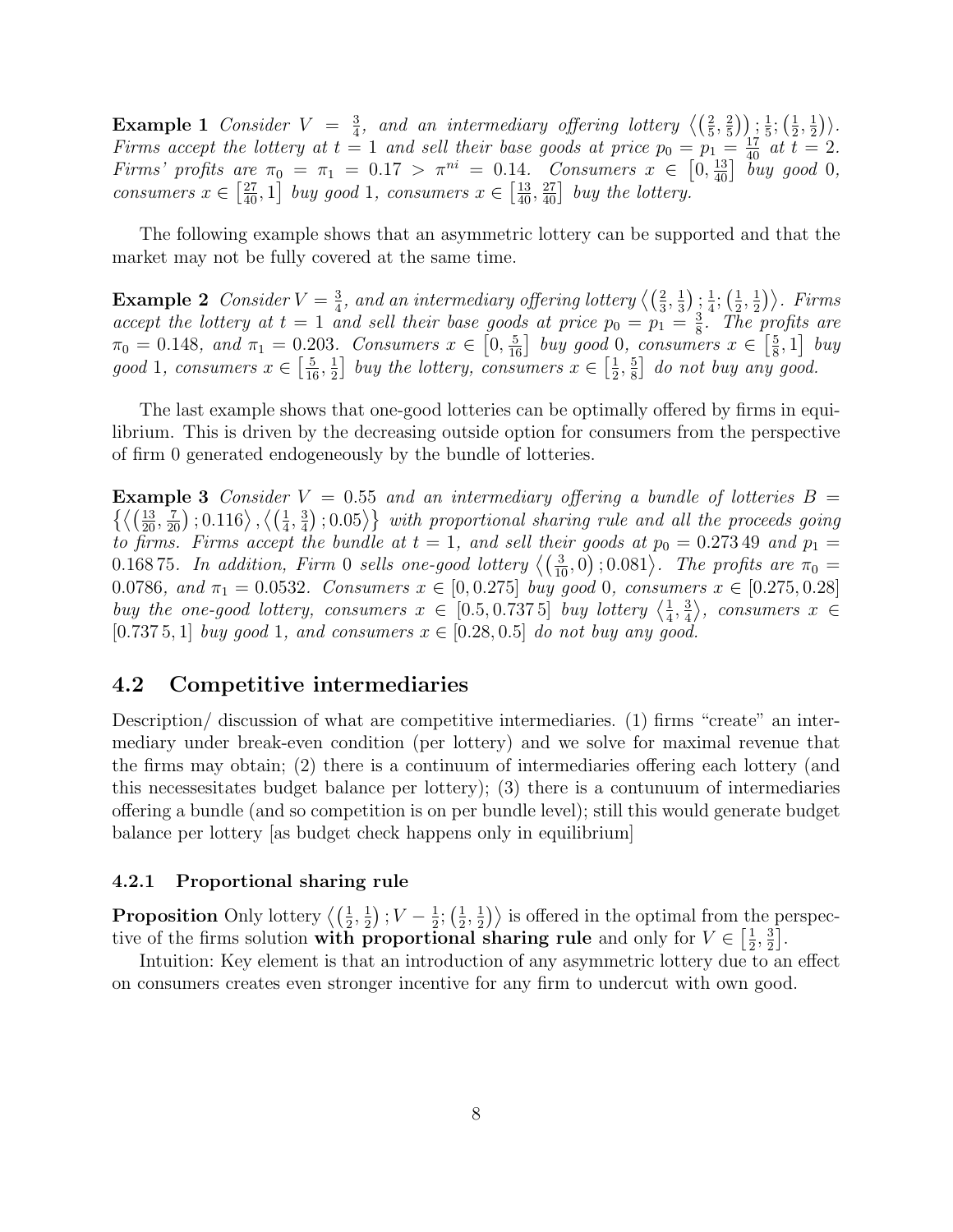#### 4.2.2 Arbitrary sharing rule

Crucial Lemma: (exact formulation to be decided) Suppose lottery  $l = \langle (q_0, q_1); p; (s_0, s_1) \rangle$  is demanded by consumers in set  $X \subset [0, 1]$ , then it can be arbitrarily well approximated by the bundle of lotteries  $l(x) = \langle (q_0, q_1); p; (s_0(x), s_1(x)) \rangle$  for  $x \in X$ , with the same probabilities and price, but arbitrary sharing rule depending on the consumer type. Approximated in the sense each type x would purchase  $l(x)$  instead of l.

The implication of the Lemma is that we can use consumer-type specific lotteries, in particular setting revenue sharing rule (which consumers do not care about) arbitrarily.

**Proposition 4** With competitive intermediaries and arbitrary sharing rule, the firms can implement the perfect cartel solution for  $V \in \left[\frac{1}{2}\right]$  $\frac{1}{2}, \frac{3}{2}$  $\left[\frac{3}{2}\right]$ , with lotteries  $l^0(x) = \langle \left(\frac{1}{2}\right)^2 \rangle$  $\frac{1}{2}, \frac{1}{2}$  $\frac{1}{2}$ );  $V$  – 1  $\frac{1}{2}$ ; (1,0)) for  $x \in \left[\frac{1}{4}\right]$  $\frac{1}{4}, \frac{1}{2}$  $\frac{1}{2}$  and  $l^1(x) = \langle \left(\frac{1}{2}\right)$  $\frac{1}{2}, \frac{1}{2}$  $\frac{1}{2}$ );  $V-\frac{1}{2}$  $\frac{1}{2}$ ;  $(0,1)$  for  $x \in \left[\frac{1}{3}\right]$  $\frac{1}{3}, \frac{3}{4}$  $\frac{3}{4}$ .

**Proposition 5** When  $V > \frac{3}{2}$ , if intermediaries offer bundle  $B_n$ , the equilibrium of the duopoly game is such that firms accept the bundle and price their goods  $p_0^{B_n} = p_1^{B_n} = p_l$ 1  $rac{1}{2}q + \frac{1}{2}$  $\frac{1}{2}$ . Consumers  $x \in [0, \frac{1}{4}]$  $\frac{1}{4}$  buy good 0, consumers  $x \in \left[\frac{1}{4}\right]$  $\frac{1}{4}$ ,  $\frac{1}{2}$  $\frac{1}{2}$  buy lottery  $\langle q, 1-q \rangle$ , consumers  $x \in \left[\frac{1}{2}\right]$  $\frac{1}{2}, \frac{3}{4}$  $\frac{3}{4}$  buy lottery  $\langle 1-q, q \rangle$ , and consumers  $x \in \left[\frac{3}{4}\right]$  $\left[\frac{3}{4}, 1\right]$  buy good 1.

## 5 Monopolist (Exploitative) Intermediary

1. Proportional sharing rule with lottery  $\langle \frac{1}{2} \rangle$  $\frac{1}{2}, \frac{1}{2}$  $\frac{1}{2}$ . (as an example; somewhere was computed)

2. Proportional sharing rule/ any lottery/ bundle. The monopolist can benefit from using bundles.

3. Arbitrary sharing rule (per lottery budget balance): Perfect cartel implementation for  $V < 1$ . Firms become worse-off for  $V \in \left[1, \frac{3}{2}\right]$  $\frac{3}{2}$  (due to multiple equilibria). For  $V > \frac{3}{2}$ open question.

### 6 Per bundle budgets

(see different file)

In the competitive intermediaries case firms can improve by easing budget constraints for lotteries on the per bundle levels.

### 7 Final Remarks

endogenous quality/ investment

## References

Balestrieri, F., Izmalkov, S. & Leao, J. (2015), 'The market for surprises: Selling substitute goods through lotteries', Available at SSRN: https://ssrn.com/abstract=2690566.